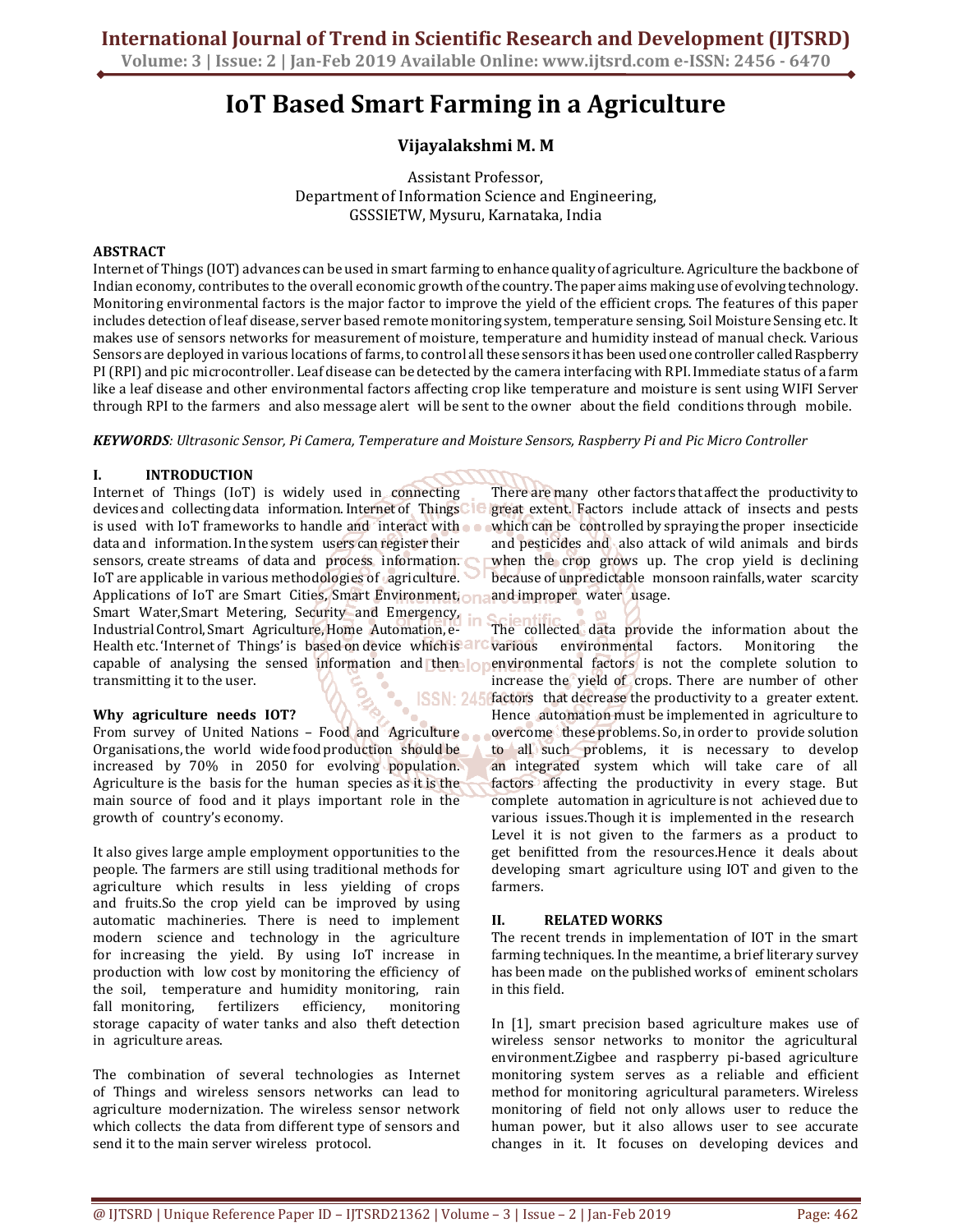tools to manage, display and alert the users using the advantages of a wireless sensor network system. A smart system based on precision agriculture would pave the way to a**0**new revolution**0**in agriculture.

In [2], a smart way of automating farming process can be called as Smart**0**Agriculture. By implying**0**an automated system threats can be eliminate possible threats to the crops by reducing the human intervention. Environment real time monitoring is an important factor in smart farming. GUI based software will be provided to control the hardware system and the system will be entirely isolated environment, equipped with sensors like temperature sensor, humidity sensor, photo emitter.This system will realize smart solution for agriculture and efficiently solve the issues related to farmers.The environment will not be the barrier for production**0**and growth of**0**any plant and can overcome the problem of scarcity of farming production.

In [3], a low cost and efficient wireless sensor network technique to acquire the soil moisture and temperature from various locations of farm and as per the need of crop controller take the decision to make irrigation ON or OFF.

In [4], the system was powered by photovoltaic panels and had a duplex communication link based on a cellular-Internet interface that allowed for data inspection and irrigation scheduling to be programmed through a web page.

In [5], zigbee protocols based on IEEE 802.15.4-2003 for wireless system are used. The atmospheric conditions are **in** monitored and controlled online by using Ethernet **IEEE** 802.3.Partial Root Zone Drying Process can be implemented to save**0**water at the maximum**0**extent. Online interaction can be made with the farmers by the consultant to give them the**0**knowledge about this technique and**0**implement it effectively in their**0**farms to extract more**0**yield with advanced**0**technology.The technological**0**development in Wireless Sensor Networks made it possible to use in monitoring and control of greenhouse parameter in precision agriculture.

In [6], climate change and rainfall has been erratic over the past few decades. Due to this in recent era, climate smart methods called as smart agriculture is adopted by many Indian farmers. Smart agriculture is an automated and directed information technology implemented with IOT (Internet of Things). IOT is**0**developing rapidly and**0**widely applied in all wireless environments.The major objective is to get the real-time data and reduce the water that is lost in the irrigation**0**process and reduce the time**0**spent on the field.

In [7][8][9], Proposed smart irrigation systems using Internet of Things. To calculate humidity and water levels of soil some wireless sensors are needed. These sensed data are sent to a smart gateway through a network, using a gateway called Generic IoT Border Router Wireless Br 1000. From the gateway, the data is then sending to a web service through a network.Conducted a survey on Smart Agriculture Irrigation systems to get better understand about the IoT-based development in agriculture with cloud computing.

In [10], proposed a greenhouse Monitoring System based on agriculture IoT with a cloud. In a greenhouse, management can monitor different environmental parameters effectively using sensor devices such as light sensor, temperature sensor, relative humidity sensor and soil moisture sensor. Periodically (30 seconds) the sensors are collecting information of agriculture field area and are being logged and stored online using cloud computing and Internet of Things.

In [11], paper explain an IOT Based Crop-Field Monitoring and Irrigation Automation system. In their work, to monitor crop-field a system is developed by using sensors and according to the decision from a server based on sensed data, the irrigation system automated. By using wireless transmission the sensed data forwarded towards to web server database. If irrigation is automated then that means if the moisture and temperature fields fall below of the potential range. The user can monitor and control the system remotely with the help of application which provides a web interface to the user.

In  $[12]$   $[13]$   $[14]$ , The detection of plant leaf is an very important factor to prevent serious outbreak.Automatic detection of plant disease is essential research topic. In digital image processing, various algorithms are utilized to perform the different image processing steps on digital images. In agricultural area, digital image processing methods are mostly used for the purpose of plant growth monitoring, plant disease prediction, and so on.A method for detection and classification of leaf diseases is implemented. The segmentation of the diseased part is done using K-Means segmentation. In plants, diseases can be found in various parts such as fruits, stems and leaves. The main diseases of plants are viral, fungus and bacterial disease like Alternaria, Anthracnose, bacterial spot, canker, etc...The viral disease is due to environmental changes, fungus disease is due to the presence of fungus in the leaf and bacterial disease is due to presence of germs in leaf or plants. The proposed framework can be used to identify leaf diseases.Automatic detection of plant diseases is an important research topic since it is able to automatically detect the diseases from the symptoms that appear on the plant leaves.

# **III. PROPOSED PROBLEM STATEMENT**

This paper present proposed model for smart agriculture to develop real time monitoring system for soil properties like temperature, moisture, water level and crop disease identification using image analysis and SMS based alerts. It will also be possible to control various operation of the filed remotely from anywhere, anytime by**0**mobile as well as web application.

# **IV. PROPOSED ARCHITECTURE**

So to overcome this problem smart agriculture techniques using IOT as been introduced.This paper includes various features like moisture  $&$  temperature sensing, intruders detecting, security, leaf dieases detection and proper irrigation facilities. It makes use of wireless sensor networks for noting the soil properties and environmental factors continuously. Various sensor nodes are deployed at different locations in the farm. Controlling these parameters are through any remote device or internet services and the operations are performed by interfacing sensors, camera with microcontroller.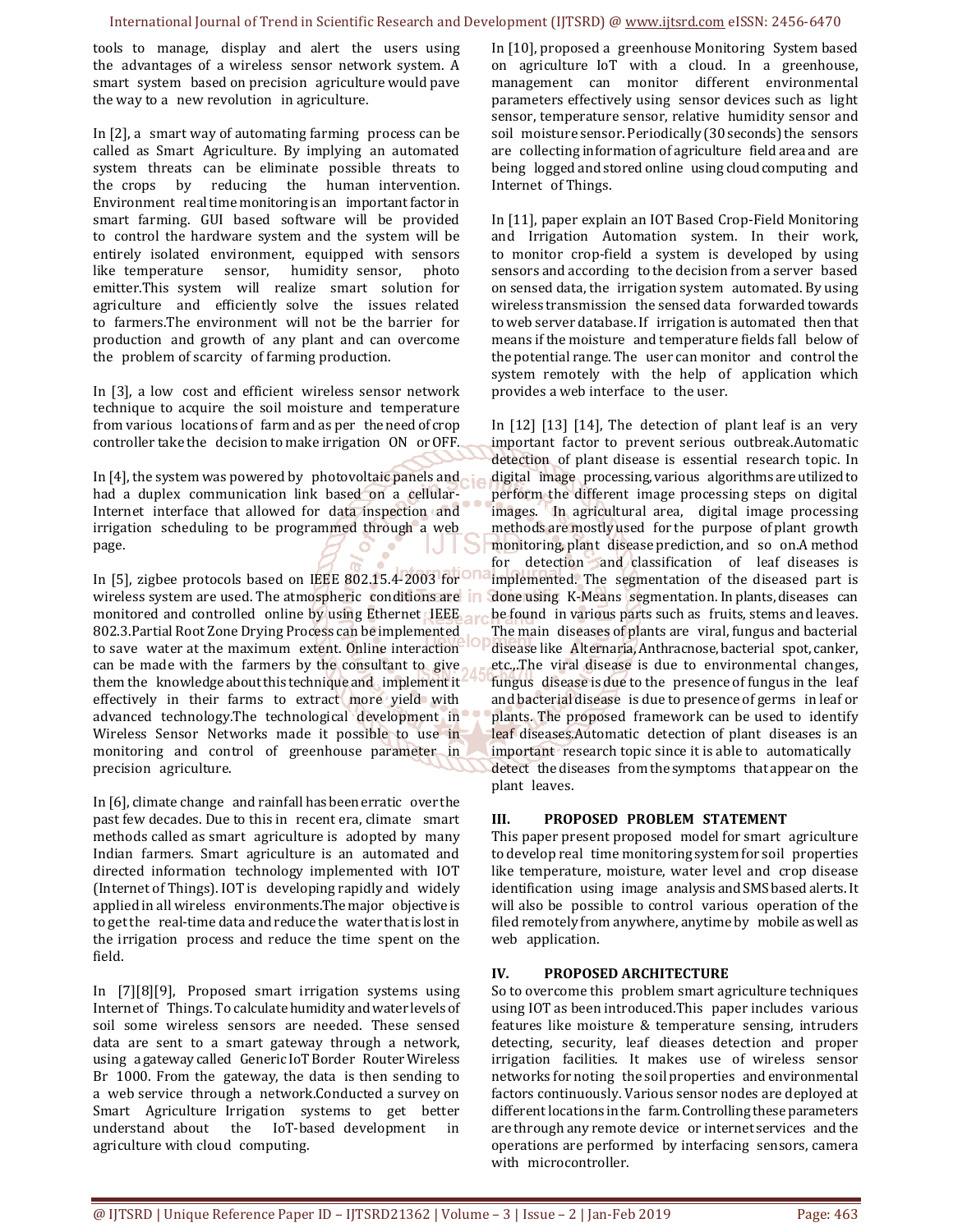Proposed system has three modules Intruder detection module, Leaf diseases detection**0**module and temperature and sensor module.



Fig.1.Smart Farming System Architecture Diagram

In Fig-1, Initially the sensors like temparatue, moisture sensors and ultrasonic sensor is connected to the pic microcontroller where it places in a field of agriculture. By using pic microcontroller can control all these sensors is connected to Raspberry pi.The temperature sensor will sense the temperature around the atmosphere and send it to the microcontroller.

The moisture sensor senses the moisture content in the soil and sends moisture level of the soil to the microcontroller. of Trend in

The ultrasonic sensor detects the intruder or any unknown and persons are entering into the field, if any intruder detected by the sensor then the buzzer will on **and generate an alert** to the surrounding people. ISSN: 24

In the field section various sensors are deployed in the field like temperature sensors, moisture sensor and ultrasonic sensor. The data collected from these sensors are connected to the microcontroller through RS232.

In control section, the received data is verified with the threshold values. If the data exceeds the threshold value the buzzer is**0**switched ON0and the LED starts to**0**blink. This alarm is sent as a message to the farmer and automatically the power is switched OFF after sensing. This collected data from the pic microcontroller is sent to the cloud using ESP8266 (IOT module).

The data will be regularly updated in the Things speak website connected through the IOT module. In automatic mode, the microcontroller gets switched ON and OFF automatically if the value exceeds the threshold point.Soon after the microcontroller is started, automatically an alert must be sent to the user through twilio account to the mobile. This is achieved by sending data to**0**raspberry pi. Other parameters like leaf disease detection is done using pi camera present in the raspberry pi.

# **A. Intruder Detection Module**

The functionality is used to detect the intruder in the field. This can be implemented using ultrasonic sensors. Ultrasonic sensors detect the distance of intruder and sends the messages to mobile. This helps in

intruder detecting in the farm through the distance and also the buzzer will be on.

# **B. Leaf Disease Detection Module**

This module consists of Pi camera. It captures the**0**image of the leaf and these images are compared with the prestored images of database. First, the real time images of various leaves are acquired using a pi camera. Camera interfacing with raspberry pi is very easy.

The Raspberry pi board mostly is used to**0**acquired the images of the crops from camera output. Raspberry pi perfect for any automation. Then various**0**image-processing methods**0**are applied to the**0**acquired images to**0**getting useful features that are important from next analysis process. Preprocessing**0**is used to**0**convert from**0**RGB to grey, as grey scale**0**image gives perfect**0**accuracy to defect detection.

Feature extraction process will consists actual disease detection from an image by comparing the image with nondefected images. After that, many analytical techniques or methods are carried out to classify the images according to the particular problem**0**at hand. Finally detected**0**and classified disease**0**will be send to the**0**mobile phone. The image of leaf is capture by**0**camera**0**acquired leaf images are converted into gray image.

# **C. Temperature And Moisture Sensor Module**

This function**0**will consist of**0**Temperature**0**sensor and moisture sensor. When the temperature exceeds the threshold**0**range and**0**also the moisture content**0**in the soil below the threshold level then the pumping motor will on automatically and it send an alert message to the owner. Temperature**0**Sensors measure the**0**amount of heat energy or even coldness**0**that is generated by an**0**object or system, allowing us to**0**sense or detect any physical change**0**to that temperature**0**producing either an analogue**0**or**0**digital output. There are many different types of Temperature Sensor available and all have different characteristics depending upon their**0**actual application.Soil**0**moisture sensors measure the volumetric water content in the soil.

# **V. RESULTS**

In this section some of the screenshots of the project has been displayed.



Fig-2: Overall project model

The above fig-2 is the overall look of theproject consists of raspberry pi, pic microcontroller, sensors which is used for smart farming in the agriculture field. These sensors are connected to picmicrocontroller which is responsible for 0controlling of these sensors.Threshold values are fixed based on the sensors.For example if the threshold value of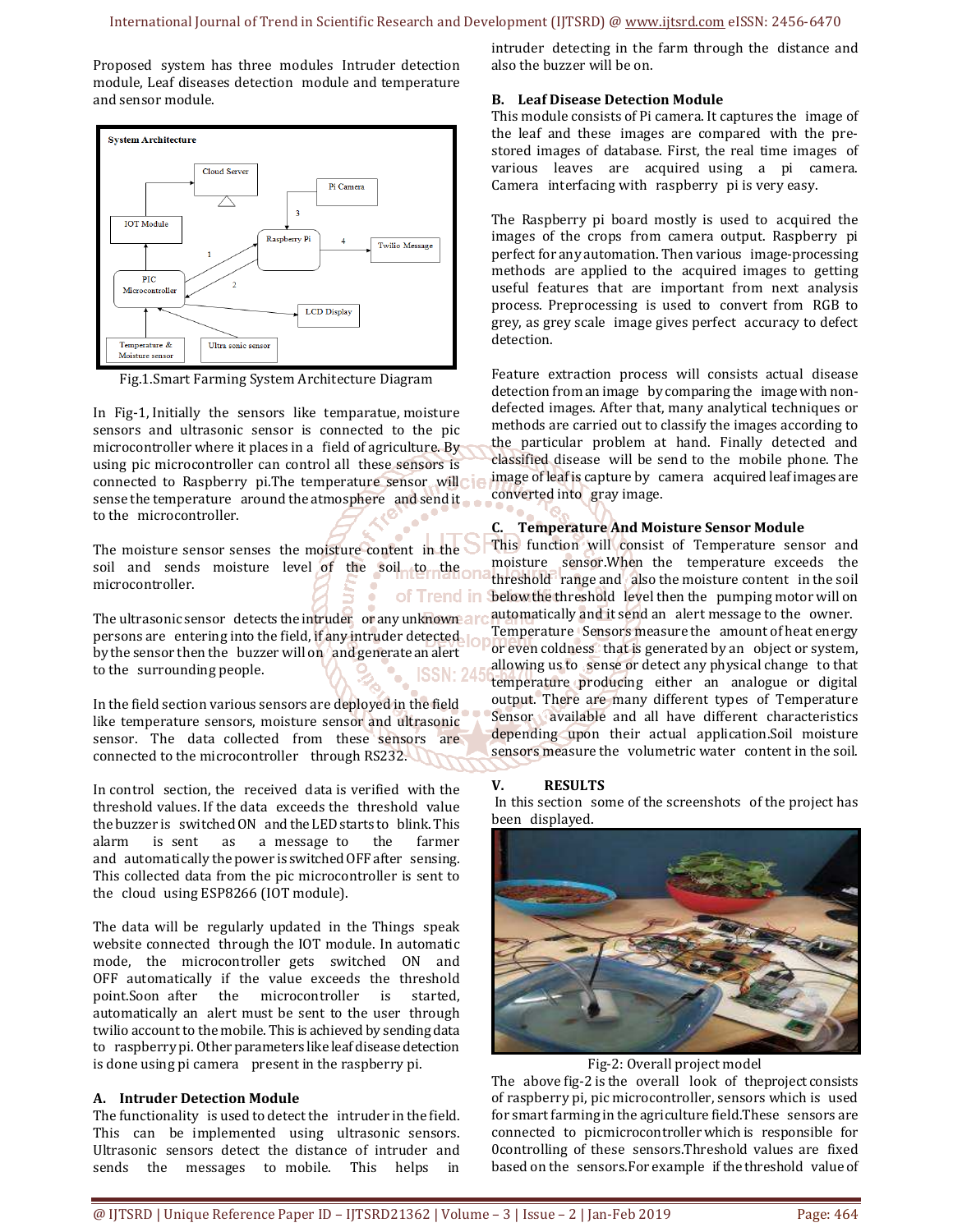#### International Journal of Trend in Scientific Research and Development (IJTSRD) @ www.ijtsrd.com eISSN: 2456-6470

the moisture sensor exceeds then water will be pumped to the field to maintain moisture level.



Fig-3: Intruder Detection

The above Fig-3, indicates the intruder detection using the ultrasonic sensors. In the field if any intruder is detected automatic buzzer will be ON and same will be displayed on the LCD screen.



Fig-4: Temperature level Detection The above Fig-4, shows temperature sensor LM335.the temperature sensors will be kept in the field to sense the **in** sourrounding temperature. Based on temperature value arc the protection of crops can take care. **Develop** 



Fig-5: Moisture Detection

The above Fig-5, shows moisure sensor in the dry soil. Moisture sensor sense the moisture content of the soil and based on the value automatic water pump will be ON to increase the moisture content.



Fig-6: Leaf Disease Detection

The above Fig-6 indicates the disease of the leaf for a given plant using pi camera attached to raspberry pi. Based on the image processing technique particular disease of the leaf will detected. This page also displays the temperature and moisture and intruder detection in the given field.



#### Fig-7: Thingspeak Account

The above fig-7 shows daily report of the field based on the moisture, temperature and intruder detection.The graph indicates the variations of temperature and moisture in the field. Things speak is the website used to retrieve the field data.



Fig-8: Messages From Twilio Account To Mobile The above fig-8 shows the screenshot of the mobile screen. This indicates the alert messages obtain from the field based on the sensor values send to the farmer through twilio account.

# **VI. CONCLUSION**

24.56

The use of**0**automated monitoring and**0**management system are gaining increasing demand with the technological advancement. In**0**agricultural field loss**0**of yield mainly occurs due to**0**widespread of disease and traditional**0**farming techniques.Mostly**0**the detection and**0**identification of**0**the disease is noticed**0**when the disease**0**advances to**0**severe stage. The**0**proposed**0**system is capable of detecting the field conditions like soil moisture content, temperature condition, intruder detection and the leaf **0**disease at the earlier stage**0**as soon as it occurs**0**on the leaf. Hence saving the loss**0**and reducing the dependency on the expert to a certain extent is possible. It can provide the help for a person having less knowledge about the disease. Depending on these goals extract the features corresponding to the disease.

# **VII. FUTURE WORK**

Large potential of our Indian agriculture is yet untapped but still it has miles to travel in this arena of research as different types of soil textures in different regions of our state. Farmers can be benefitted by the actual